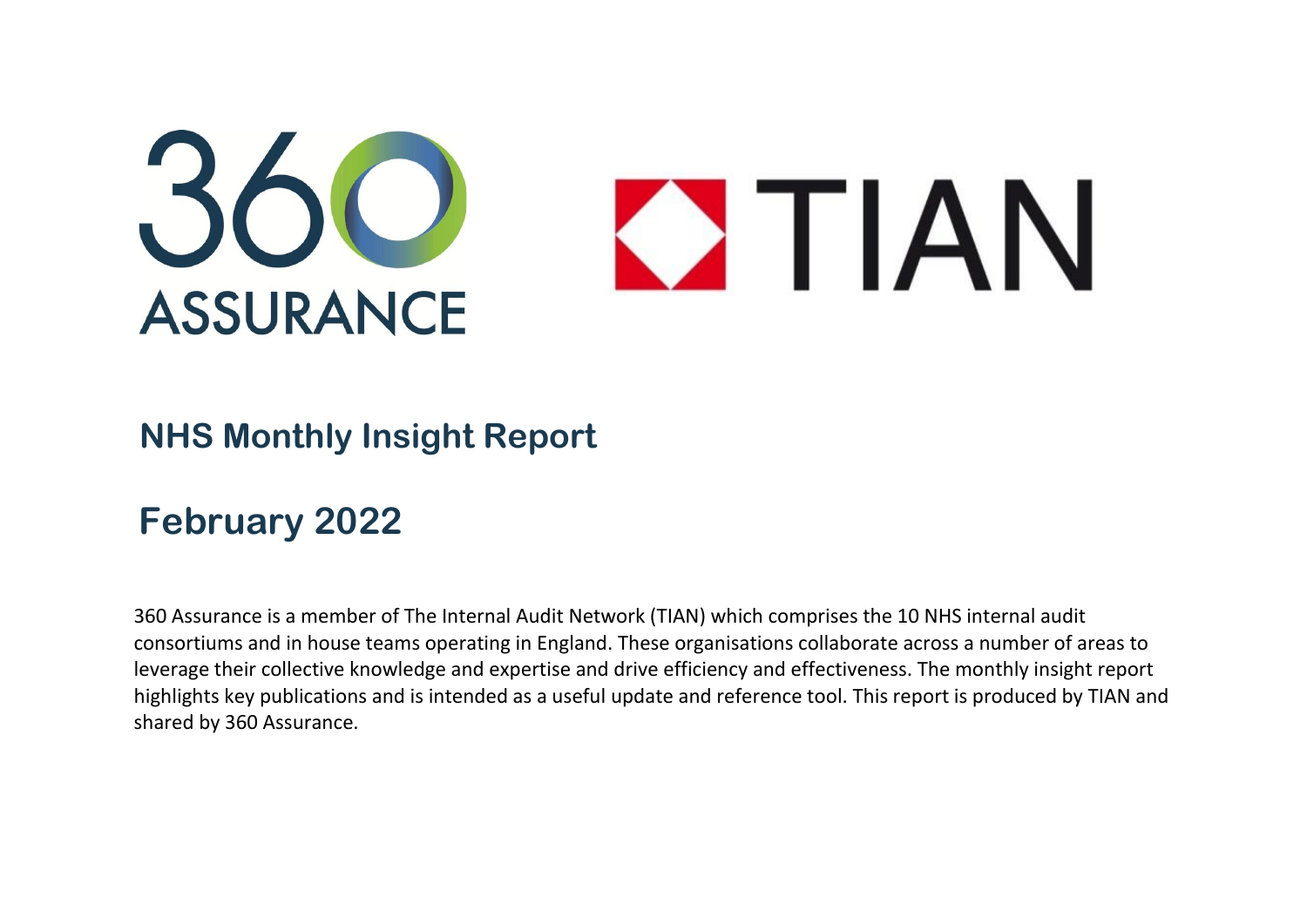## **Monthly Insight Report February 2022**

The Internal Audit Network (TIAN) comprises the 10 NHS internal audit consortiums and in house teams operating in England. These organisations collaborate across a number of areas to leverage their collective knowledge and expertise and drive efficiency and effectiveness. The monthly Insight Report is produced by CW Audit on behalf of TIAN and is shared across TIAN members and their clients.

| Developments in the NHS                                                                              |                                                                                                                                                                                                                                                                                                                                                                                                                                                                                                                                                                                                                                                                                                                                                                                                                                                                                                                                                                                                                                               |
|------------------------------------------------------------------------------------------------------|-----------------------------------------------------------------------------------------------------------------------------------------------------------------------------------------------------------------------------------------------------------------------------------------------------------------------------------------------------------------------------------------------------------------------------------------------------------------------------------------------------------------------------------------------------------------------------------------------------------------------------------------------------------------------------------------------------------------------------------------------------------------------------------------------------------------------------------------------------------------------------------------------------------------------------------------------------------------------------------------------------------------------------------------------|
| <b>HFMA 2021/22 annual</b><br>report and accounts<br>checklist                                       | This checklist is intended to be a simple way of identifying, on a line by line basis, the issues that are expected to have an<br>impact on the 2021/22 annual report and accounts. Some of these will be as a result of the Covid-19 pandemic but others are<br>as a result in changes to regulation and reporting requirements or based on feedback from previous years. The checklist will be<br>updated and revised up to the earlier submission deadline in June.<br>The checklist covers the issues to consider in relation to property, plant and equipment (PPE), provisions, income,<br>stock/inventory and going concern. It includes links to the necessary guidance.<br>It can be found here: https://www.hfma.org.uk/publications/details/2020-21-annual-report-and-accounts-checklist                                                                                                                                                                                                                                           |
|                                                                                                      | For information                                                                                                                                                                                                                                                                                                                                                                                                                                                                                                                                                                                                                                                                                                                                                                                                                                                                                                                                                                                                                               |
| External audit reports: the<br>role of the audit committee<br>(HFMA briefing)                        | In the context of ongoing financial pressures and change in the NHS, the need for strong financial and governance<br>arrangements is particularly important. Auditors provide a key source of information to audit committee members, and the<br>public, in determining and reporting on the financial statements, VFM arrangements and other matters.                                                                                                                                                                                                                                                                                                                                                                                                                                                                                                                                                                                                                                                                                        |
| $\bigodot$<br>0 111 112<br><b>External audit reports</b><br>The role of the audit committee<br>$= 0$ | The audit committee has a crucial role in scrutinising these arrangements. Committee members must ensure that they fully<br>understand external audit reports so that they are in a position to effectively scrutinise and challenge actions being taken to<br>address issues being raised.                                                                                                                                                                                                                                                                                                                                                                                                                                                                                                                                                                                                                                                                                                                                                   |
|                                                                                                      | This short paper, updated in February 2022, reflects the updated NAO auditor guidance notes on: VFM arrangements; NHS<br>planning; and auditor reporting, as well as their supplementary guidance note on going concern. It can be found here:<br>https://www.hfma.org.uk/publications/details/external-audit-reports-the-role-of-the-audit-committee                                                                                                                                                                                                                                                                                                                                                                                                                                                                                                                                                                                                                                                                                         |
|                                                                                                      | For information                                                                                                                                                                                                                                                                                                                                                                                                                                                                                                                                                                                                                                                                                                                                                                                                                                                                                                                                                                                                                               |
| Head of internal audit<br>opinion: key considerations<br>for 2021/22 (HFMA briefing)                 | The HoIA opinion is an integral piece of an organisation's governance framework, providing assurance to inform the annual<br>governance statement, and identifying improvement opportunities. It is informed by internal audit work throughout the year,<br>as set out in the risk-based audit plan. Over recent years, the HoIA has needed to consider a number of significant changes,<br>emerging risks and pressures. In 2021/22, the pressures placed on the NHS due to the Covid-19 pandemic have continued and<br>as in 2020/21 will be a key feature of the considerations for the HoIA opinion. This paper looks at what the HoIA is; why it is<br>important; the requirements for the HoIA; and key considerations for 2021/22. It will be of particular interest to internal<br>auditors, finance directors and their teams, non-executive directors, lay members and directors of governance. It can be found<br>here: https://www.hfma.org.uk/publications/details/head-of-internal-audit-opinion-key-considerations-for-2021-22 |
|                                                                                                      | For consideration by Audit Committees                                                                                                                                                                                                                                                                                                                                                                                                                                                                                                                                                                                                                                                                                                                                                                                                                                                                                                                                                                                                         |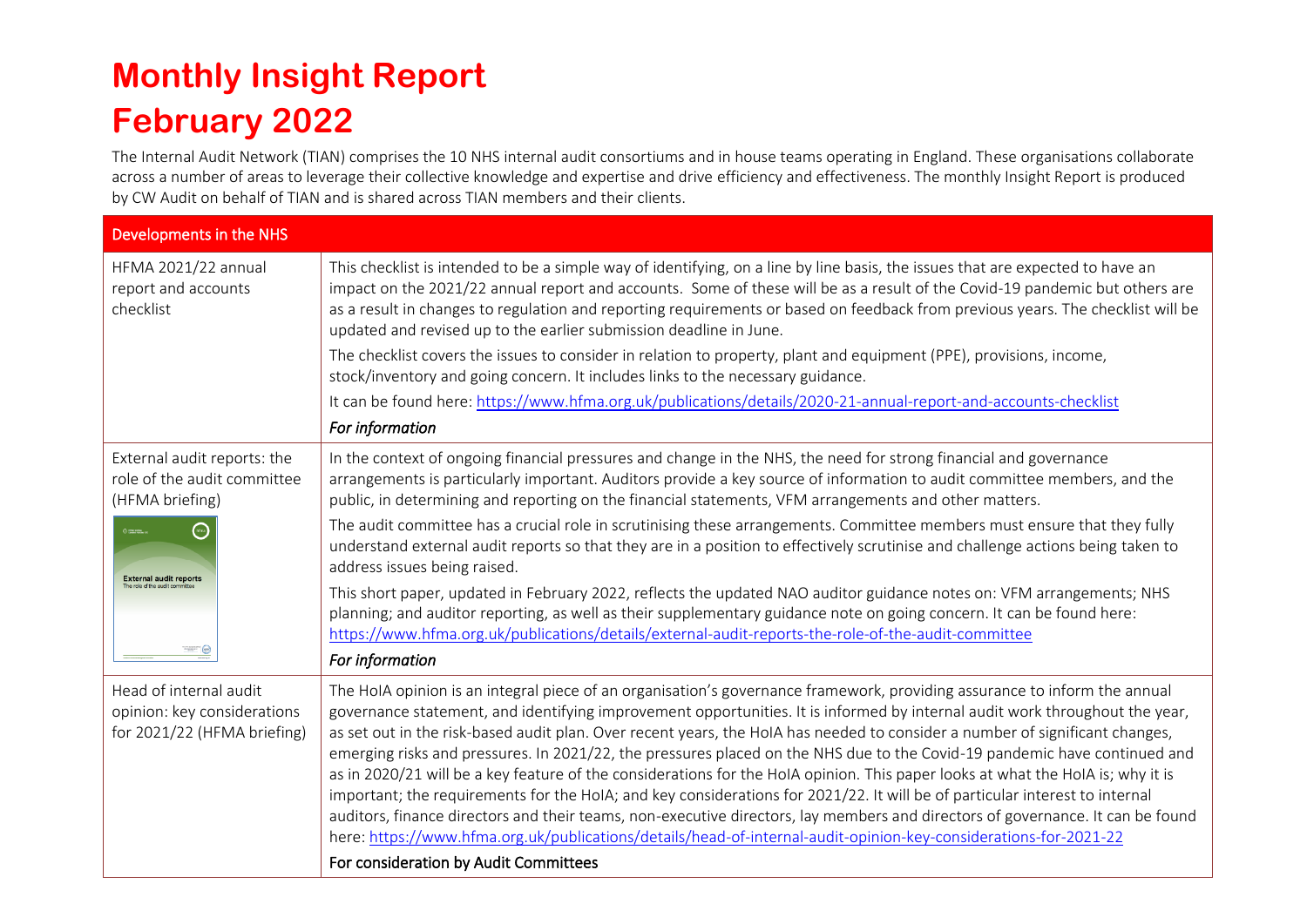| Developments in the NHS                                                                                                                            |                                                                                                                                                                                                                                                                                                                                                                                                                                                                                                                                                                                                                                                                                                                                                                                                                                                                                    |
|----------------------------------------------------------------------------------------------------------------------------------------------------|------------------------------------------------------------------------------------------------------------------------------------------------------------------------------------------------------------------------------------------------------------------------------------------------------------------------------------------------------------------------------------------------------------------------------------------------------------------------------------------------------------------------------------------------------------------------------------------------------------------------------------------------------------------------------------------------------------------------------------------------------------------------------------------------------------------------------------------------------------------------------------|
| The external audit: best<br>practice in working well<br>together (HFMA briefing)                                                                   | The annual external audit is not only a key statutory requirement for NHS organisations, but should provide important and<br>valuable insight into the financial governance of the organisation. The audit process itself can be a challenging one for all<br>involved with tight timelines, remote working challenges and complex issues to resolve.                                                                                                                                                                                                                                                                                                                                                                                                                                                                                                                              |
|                                                                                                                                                    | Based on feedback from auditors, finance professionals and non-executive directors (NEDs), the most essential ingredient for a<br>smooth external audit is seeing the audit as a joint effort with ongoing discussion of plans and issues. To deliver a quality audit<br>to time, as well as ensuring the experience is as painless as possible for all involved, requires ongoing planning, continuous<br>communication and understanding of the pressures faced by all.                                                                                                                                                                                                                                                                                                                                                                                                          |
|                                                                                                                                                    | As the current year-end approaches, it is helpful to reflect on previous years' experiences to plan for an audit that runs as<br>smoothly as possible. This briefing, updated in February 2022, aims to support members by summarising the current audit<br>context and sharing tips from those involved on what they have found to help the audit of the financial statements go as<br>smoothly as possible. It can be found here: https://www.hfma.org.uk/publications/details/the-external-audit-best-practice-in-<br>working-well-together                                                                                                                                                                                                                                                                                                                                     |
|                                                                                                                                                    | For information                                                                                                                                                                                                                                                                                                                                                                                                                                                                                                                                                                                                                                                                                                                                                                                                                                                                    |
| Year-end working papers: a<br>good practice guide (HFMA)<br>hfma<br><b>Distances</b><br><b>Year-end working</b><br>papers<br>A good practice guide | Good working papers are an essential part of the accounting records of NHS organisations. They are particularly important<br>during the year-end process when they are relied upon by both NHS organisations and their external auditors. They reduce the<br>likelihood of errors in the annual accounts, provide confidence in the underlying information, make high quality review easier<br>and help maintain corporate memory. They also contribute to a smoother, more efficient external audit reducing the number<br>of queries to resolve and enabling the auditor to focus their time more appropriately. To support finance teams and auditors,<br>this briefing provides a reminder of what good year-end working papers look like; what arrangements need to be in place to<br>enable staff to prepare them; and some key issues to consider for the 2021/22 year-end. |
|                                                                                                                                                    | It can be found here: https://www.hfma.org.uk/publications/details/year-end-working-papers-a-good-practice-guide<br>For information                                                                                                                                                                                                                                                                                                                                                                                                                                                                                                                                                                                                                                                                                                                                                |
| Summary of Joining up care<br>for people, places and<br>populations (HFMA briefing)                                                                | Joining up care for people, places and populations sets out a vision to join up planning, commissioning, and delivery across<br>health and adult social care.                                                                                                                                                                                                                                                                                                                                                                                                                                                                                                                                                                                                                                                                                                                      |
|                                                                                                                                                    | The white paper sets out a number of areas where improvements can be made, building on existing policies and plans in many<br>cases. There is a strong focus on integrated working at a place level as it is thought that that is the scale at which joint action is<br>most effective. It states that 'the truly radical possibilities in this agenda are much more likely to be identified and realised by<br>local organisations than through central prescription.' This briefing summarises the key points in the white paper. It can be<br>found here: https://www.hfma.org.uk/publications/details/summary-of-joining-up-care-for-people-places-and-populations<br>For information                                                                                                                                                                                          |
| HFMA Financial reporting                                                                                                                           | This briefing covers changes and developments in accounting standards, best practice in financial reporting and government                                                                                                                                                                                                                                                                                                                                                                                                                                                                                                                                                                                                                                                                                                                                                         |
| watching brief 2021/22 and<br>beyond                                                                                                               | reporting requirements. It covers the current financial year but also looks ahead to identify changes which will affect the NHS<br>in the future. The briefing is produced for each accounting and standards committee meeting and is updated four times a<br>year.                                                                                                                                                                                                                                                                                                                                                                                                                                                                                                                                                                                                                |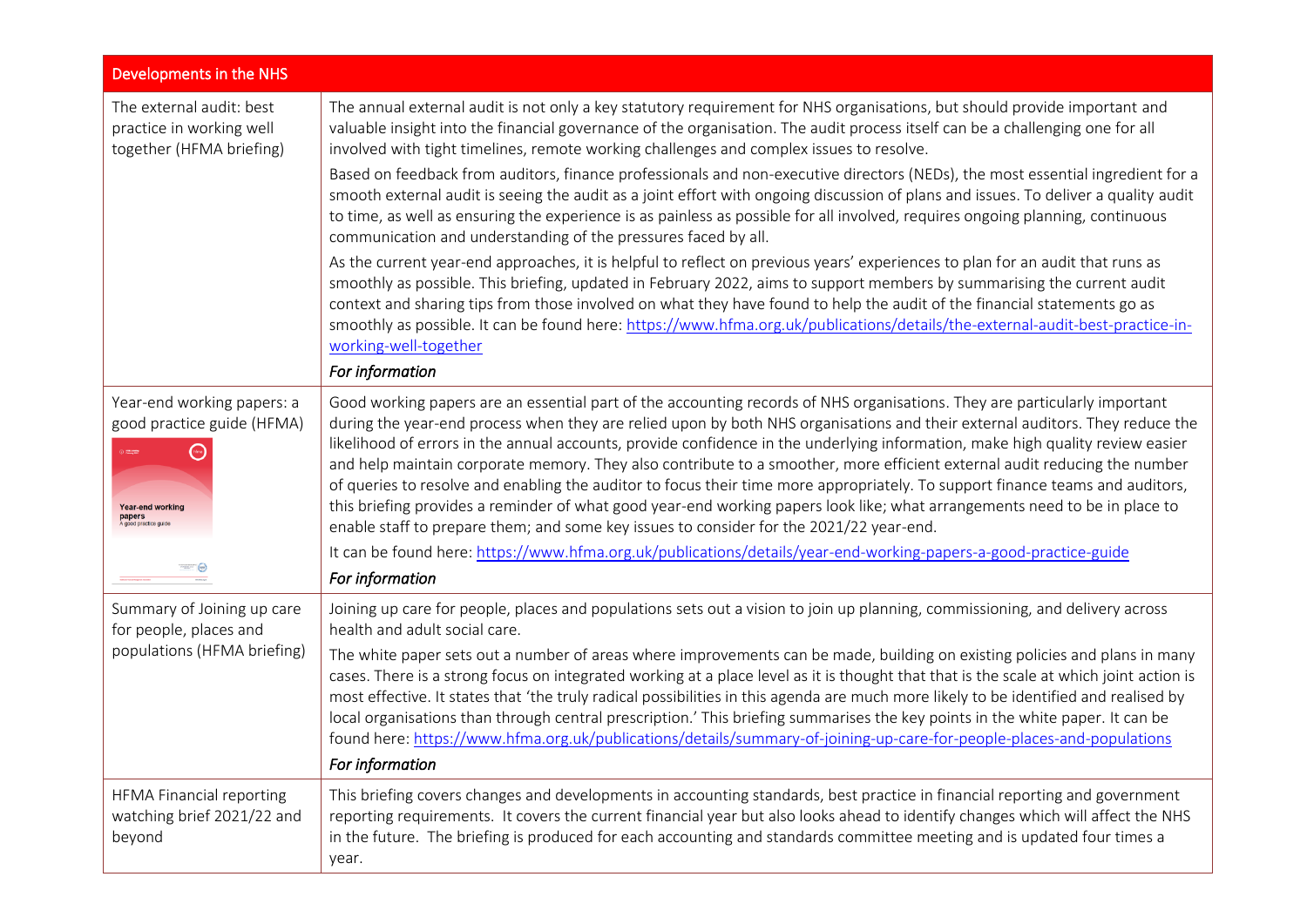| Developments in the NHS                                                                         |                                                                                                                                                                                                                                                                                                                                                                                                                                                                                                                                                                                        |  |
|-------------------------------------------------------------------------------------------------|----------------------------------------------------------------------------------------------------------------------------------------------------------------------------------------------------------------------------------------------------------------------------------------------------------------------------------------------------------------------------------------------------------------------------------------------------------------------------------------------------------------------------------------------------------------------------------------|--|
|                                                                                                 | It can be found here: https://www.hfma.org.uk/publications/details/financial-reporting-watching-brief-2021-22-and-beyond-<br>(october-2021update)<br>For information                                                                                                                                                                                                                                                                                                                                                                                                                   |  |
| Flexible working: Raising the<br>standards for the NHS                                          | NHS England and NHS Improvement has published a flexible working definition and set of principles. The definition supports a<br>shared understanding of what flexible working means and the principles guide the ethos and values we want the NHS to aspire<br>to when it comes to flexible working.                                                                                                                                                                                                                                                                                   |  |
|                                                                                                 | It can be found here: https://www.england.nhs.uk/publication/flexible-working-raising-the-standards-for-the-nhs/                                                                                                                                                                                                                                                                                                                                                                                                                                                                       |  |
|                                                                                                 | For information                                                                                                                                                                                                                                                                                                                                                                                                                                                                                                                                                                        |  |
| Health and social care<br>integration: joining up care<br>for people, places and<br>populations | This white paper is part of the government's commitment to transform the delivery of care in England following the Prime<br>Minister's announcement on reforms for health and social care through the Build Back Better: Our Plan for Health and Social<br>Care. It sets out plans to join up care for:                                                                                                                                                                                                                                                                                |  |
|                                                                                                 | patients and service users<br>$\bullet$<br>staff looking for ways to better support increasing numbers of people with care needs<br>organisations delivering these services to the local population                                                                                                                                                                                                                                                                                                                                                                                    |  |
|                                                                                                 | This white paper is part of a wider set of mutually reinforcing reforms:                                                                                                                                                                                                                                                                                                                                                                                                                                                                                                               |  |
|                                                                                                 | • the adult social care reform white paper<br>the Health and Care Bill, and reforms to the health and care system                                                                                                                                                                                                                                                                                                                                                                                                                                                                      |  |
|                                                                                                 | It sets out measures needed to make integrated health and social care a universal reality for everyone across England<br>regardless of their condition and to level up regardless of where they live. Over the next few years, work will continue with<br>national and local partners to deliver the best outcomes on joined-up health and care for people. Alongside concerted action at<br>a place level, this package of initiatives will help to improve integration between the health and social care workforce, leading<br>to improved outcomes and better person-centred care. |  |
|                                                                                                 | The white paper can be found here: https://www.gov.uk/government/publications/health-and-social-care-integration-joining-<br>up-care-for-people-places-and-populations                                                                                                                                                                                                                                                                                                                                                                                                                 |  |
|                                                                                                 | For information                                                                                                                                                                                                                                                                                                                                                                                                                                                                                                                                                                        |  |
| NHS Providers' briefing -<br>health and social care<br>integration white paper                  | The government published the health and social care integration white paper, Joining up care for people, places and<br>populations, on 9 February 2022. This briefing summarises its proposals for a single accountable person, shared outcomes, and<br>increasingly pooled NHS and social care budgets at place level. It also sets out an initial analysis of the implications for trusts.                                                                                                                                                                                           |  |
|                                                                                                 | It can be found here: https://nhsproviders.org/resource-library/briefings/nhs-providers-next-day-briefing-health-and-social-<br>care-integration-white-paper                                                                                                                                                                                                                                                                                                                                                                                                                           |  |
|                                                                                                 | For information                                                                                                                                                                                                                                                                                                                                                                                                                                                                                                                                                                        |  |
|                                                                                                 |                                                                                                                                                                                                                                                                                                                                                                                                                                                                                                                                                                                        |  |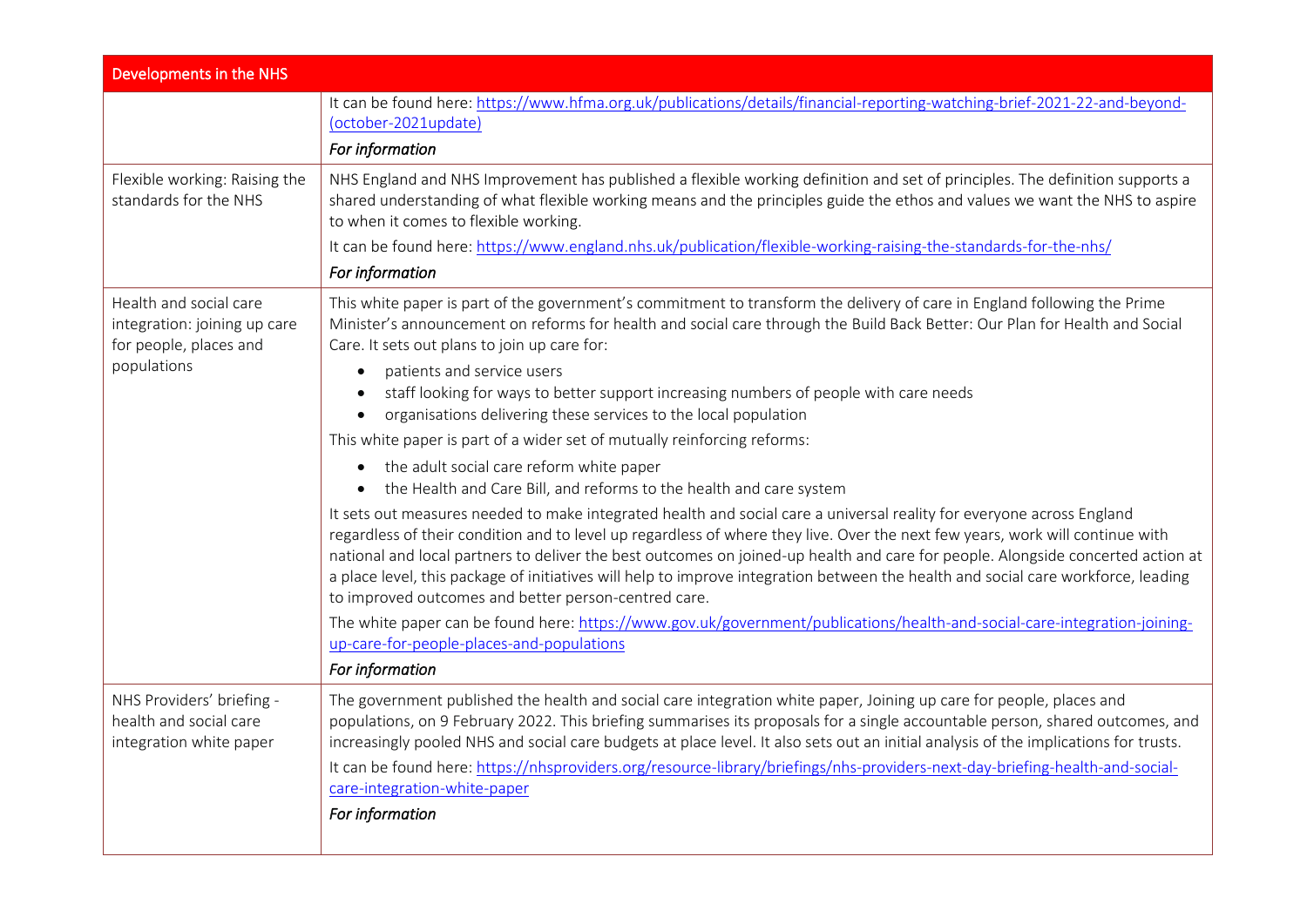| Developments in the NHS                                                                                                                         |                                                                                                                                                                                                                                                                                                                                                                                                                                                                                                                                                                                                                                                                                                                                                                                                                                                                                         |  |
|-------------------------------------------------------------------------------------------------------------------------------------------------|-----------------------------------------------------------------------------------------------------------------------------------------------------------------------------------------------------------------------------------------------------------------------------------------------------------------------------------------------------------------------------------------------------------------------------------------------------------------------------------------------------------------------------------------------------------------------------------------------------------------------------------------------------------------------------------------------------------------------------------------------------------------------------------------------------------------------------------------------------------------------------------------|--|
| NHS Providers' briefing -<br>Levelling Up White Paper                                                                                           | The Department for Levelling Up, Housing and Communities published its White Paper, Levelling Up the United Kingdom,<br>setting out how the government intends to spread opportunity more equally across the UK. It provides an economic analysis of<br>the drivers of geographical disparities across the UK and sets out the policy reforms intended to level up 'left behind' regions of<br>the UK. It sets out medium-term 'missions' to be achieved collaboratively across government and key stakeholders at a national<br>and local level. This briefing summarises key elements of the white paper relating to health as well as NHS Providers' initial<br>analysis of the proposals most relevant to trusts and wider health and social care partners. It can be found here:<br>https://nhsproviders.org/resource-library/briefings/next-day-briefing-levelling-up-white-paper |  |
|                                                                                                                                                 | For information                                                                                                                                                                                                                                                                                                                                                                                                                                                                                                                                                                                                                                                                                                                                                                                                                                                                         |  |
| NHS providers' briefing: NHS<br>delivery plan for tackling the<br>backlog of elective care                                                      | NHS England and NHS Improvement (NHSE/I) have published their delivery plan for elective care recovery. This sets out<br>ambitions to restore activity and performance to pre-pandemic levels, including expanding capacity, a reduction in waiting<br>times, and transforming the delivery of care to reduce the elective backlog. This briefing provides a summary of the document<br>and includes NHS Providers' view.                                                                                                                                                                                                                                                                                                                                                                                                                                                               |  |
|                                                                                                                                                 | It can be found here: https://nhsproviders.org/resource-library/briefings/on-the-day-briefing-delivery-plan-for-tackling-the-backlog-of-<br>elective-care                                                                                                                                                                                                                                                                                                                                                                                                                                                                                                                                                                                                                                                                                                                               |  |
|                                                                                                                                                 | For information                                                                                                                                                                                                                                                                                                                                                                                                                                                                                                                                                                                                                                                                                                                                                                                                                                                                         |  |
| The state of Integrated Care<br>Systems 2021/22 (NHS<br>Confederation report)<br>$O =$<br>The state of<br>integrated<br>care systems<br>2021/22 | Though they have been in operation for several years in many parts of the country, integrated care systems (ICSs) across<br>England are set to become new statutory bodies from July 2022. This will represent a significant shift in how health and care<br>services are planned and delivered - away from the model of fragmentation and competition followed in previous decades<br>(and reinforced through the Health and Social Care Act 2012), and towards one of collaboration between services.                                                                                                                                                                                                                                                                                                                                                                                 |  |
|                                                                                                                                                 | There is broad support across the health and care sector for ICSs. Prior to the introduction of the health and care bill, the NHS<br>Confederation was the first organisation to note the growing appetite across the health service for systems to be given more<br>formal powers to deliver integration. NHS England consulted widely across the health and care sector on its original proposals<br>for integrated care, many of which are now included in the bill. This helps to explain why the legislation has largely been<br>welcomed by health leaders.                                                                                                                                                                                                                                                                                                                       |  |
|                                                                                                                                                 | However, there is a need for realism on the challenges ahead. Despite the broad support for moves towards more integrated<br>care, analysis of integration reforms internationally shows a mixed picture in terms of outcomes. Within England, the new care<br>model vanguards (which paved the way for sustainability and transformation partnerships (STPs) and subsequently ICSs) have<br>delivered limited success in areas such as reducing emergency hospital admissions, but results have only been observed after<br>several (five to six) years. ICSs will not, therefore, be a silver bullet for tackling the significant challenges facing the health and<br>care system.                                                                                                                                                                                                    |  |
|                                                                                                                                                 | The new legal framework will act as an enabler for local health and care leaders, encouraging rather than obstructing flexible<br>integration models in future. However, ultimately the success of systems (as with many healthcare reforms) will rely most on<br>the kind of culture that develops between partners in each ICS. While in many areas of the country fostering a culture of<br>collaboration - incorporating leadership, shared values and trusting relationships - will take time, good progress has been<br>made across ICSs so far.                                                                                                                                                                                                                                                                                                                                  |  |